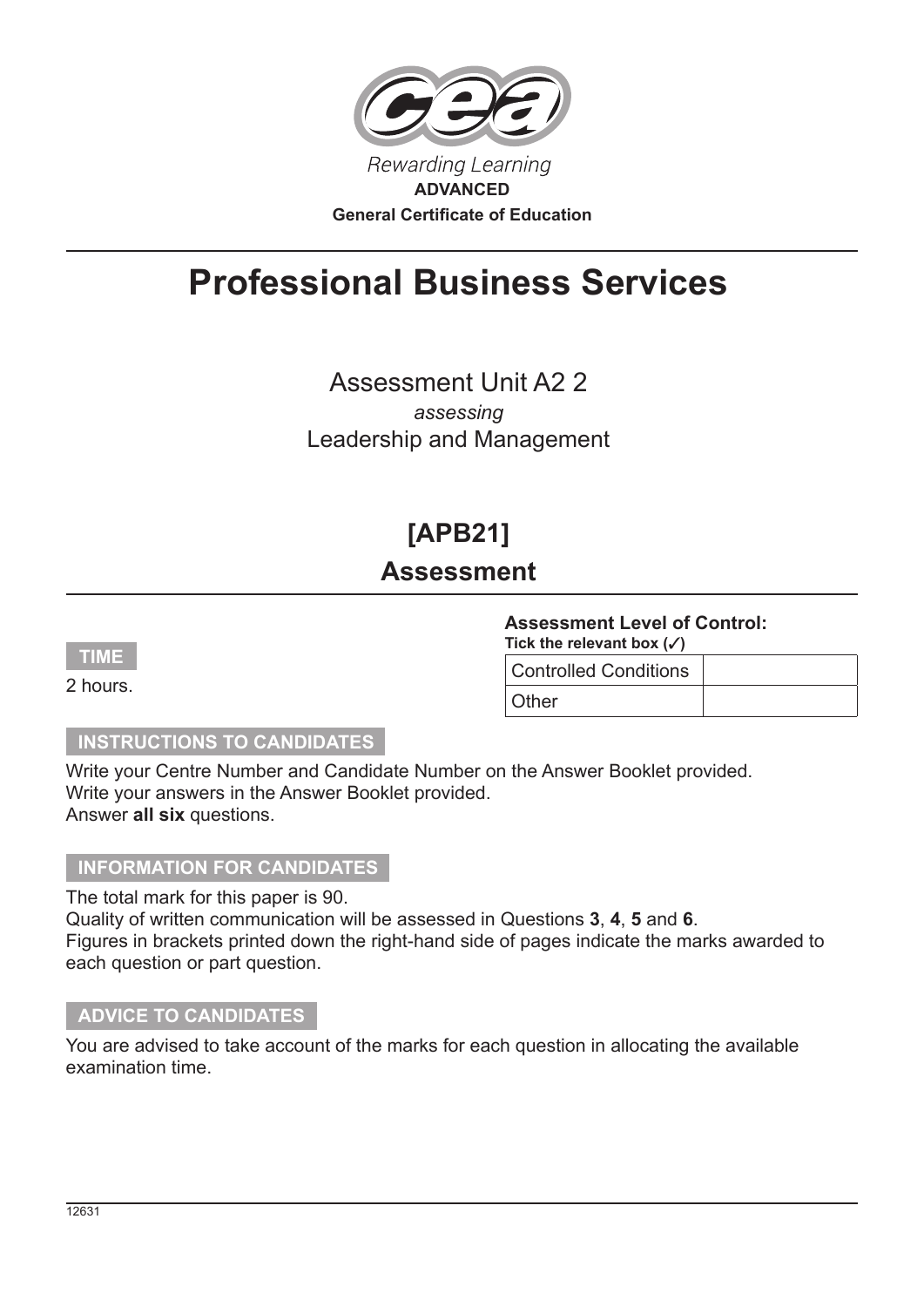- **1** Professional Business Services firms provide advice to clients on the performance review process.
	- **(a)** Explain **three** roles of a manager in the performance review process. [6]
	- **(b)** Explain **two** advantages and **two** disadvantages of performance review for an employee. [8]
- **2** Clarke's Engineering Ltd operates on four sites across the UK. Jill Mann, the Production Director, plans to introduce changes to the current production processes.

You have been employed as a professional business services consultant to advise Jill. Explain how Kurt Lewin's unfreeze-change-refreeze model could be used to manage this change. [9]

**3** Tim Dexter, the Human Resources Manager at Clarke's Engineering Ltd, is concerned about the performance of teams within the business. He has asked you, a professional business services consultant, to examine the development of teams.

Examine, using the Tuckman team development model, the stages of team development.

#### **The quality of written communication is assessed in this question.**

- **4** The Chief Executive Officer (CEO) of Clarke's Engineering Ltd, Brenda Conti, has asked you, a professional business services consultant, to advise her on the following management issues:
	- senior managers failing to gather relevant business information which would be useful in monitoring business performance;
	- managers not dealing well with customer complaints, which has created conflict;
	- staff shortages during peak production periods.

Analyse how the following Mintzberg's managerial roles could be used to address these management issues in Clarke's Engineering Ltd:

- Monitor
- Disturbance handler
- Resource allocator [15]

[12]

#### **The quality of written communication is assessed in this question.**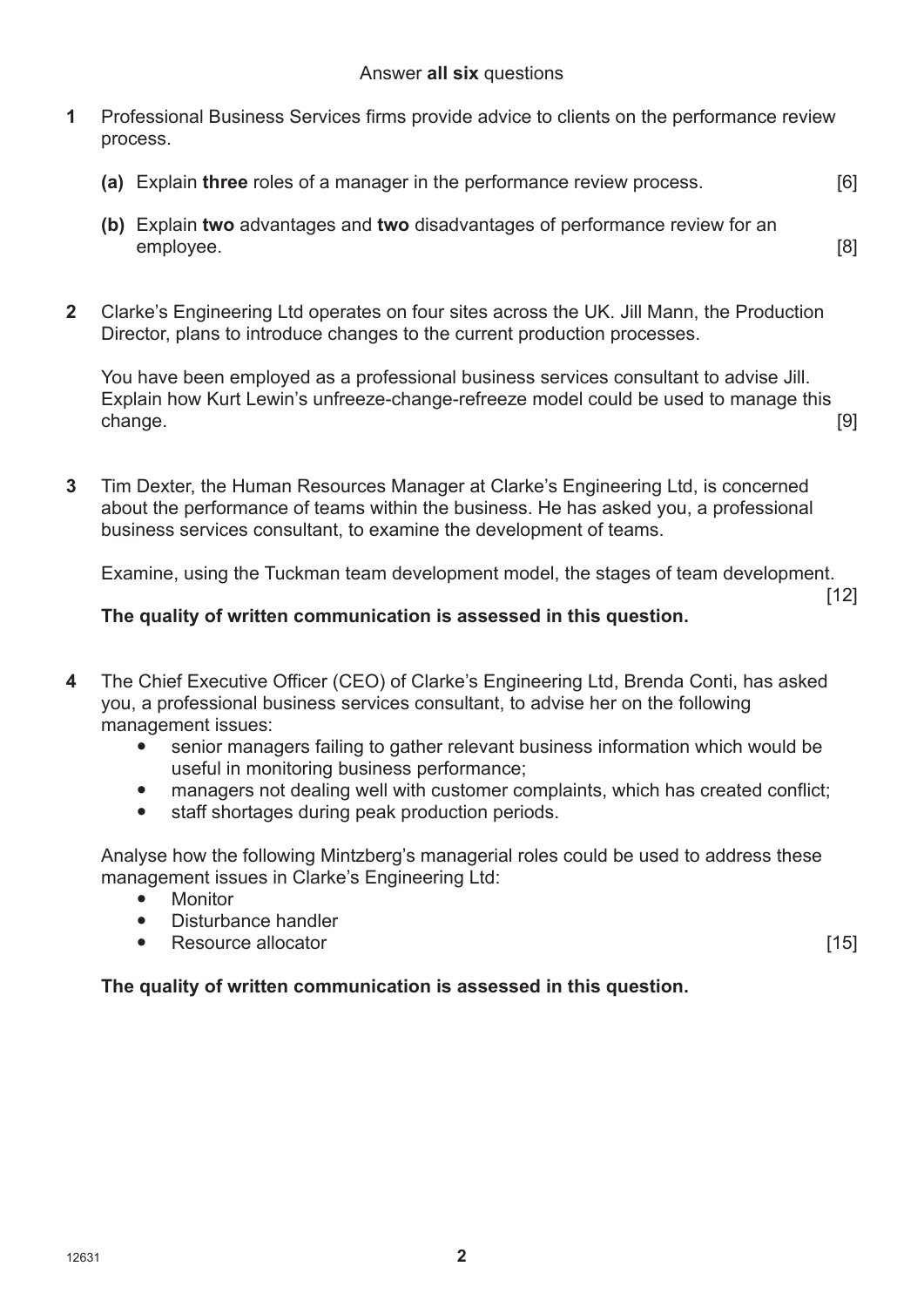**5** Brenda Conti (CEO) of Clarke's Engineering Ltd plans to implement change through an organic growth strategy by selling existing and new products into new markets in North America and China. Brenda has asked you, a professional business services consultant, for advice on her role regarding the implementation of the new strategy.

Analyse the importance of leadership in managing this change. [20]

#### **The quality of written communication is assessed in this question.**

**6** Following a number of staff disputes and disruption to production, Tim Dexter, the Human Resources Manager at Clarke's Engineering Ltd, has carried out an employee satisfaction survey.

The findings of this survey have raised a number of issues about the leadership style used within the production department. Employees reported that there was no opportunity to use their initiative and their views were not taken into account. Other employees reported that they were happy to follow instructions and did not want to be involved in business decision making.

In your role as a professional business services consultant, evaluate the impact of this leadership style on Clarke's Engineering Ltd. [20]

#### **The quality of written communication is assessed in this question.**

## **THIS IS THE END OF THE QUESTION PAPER**